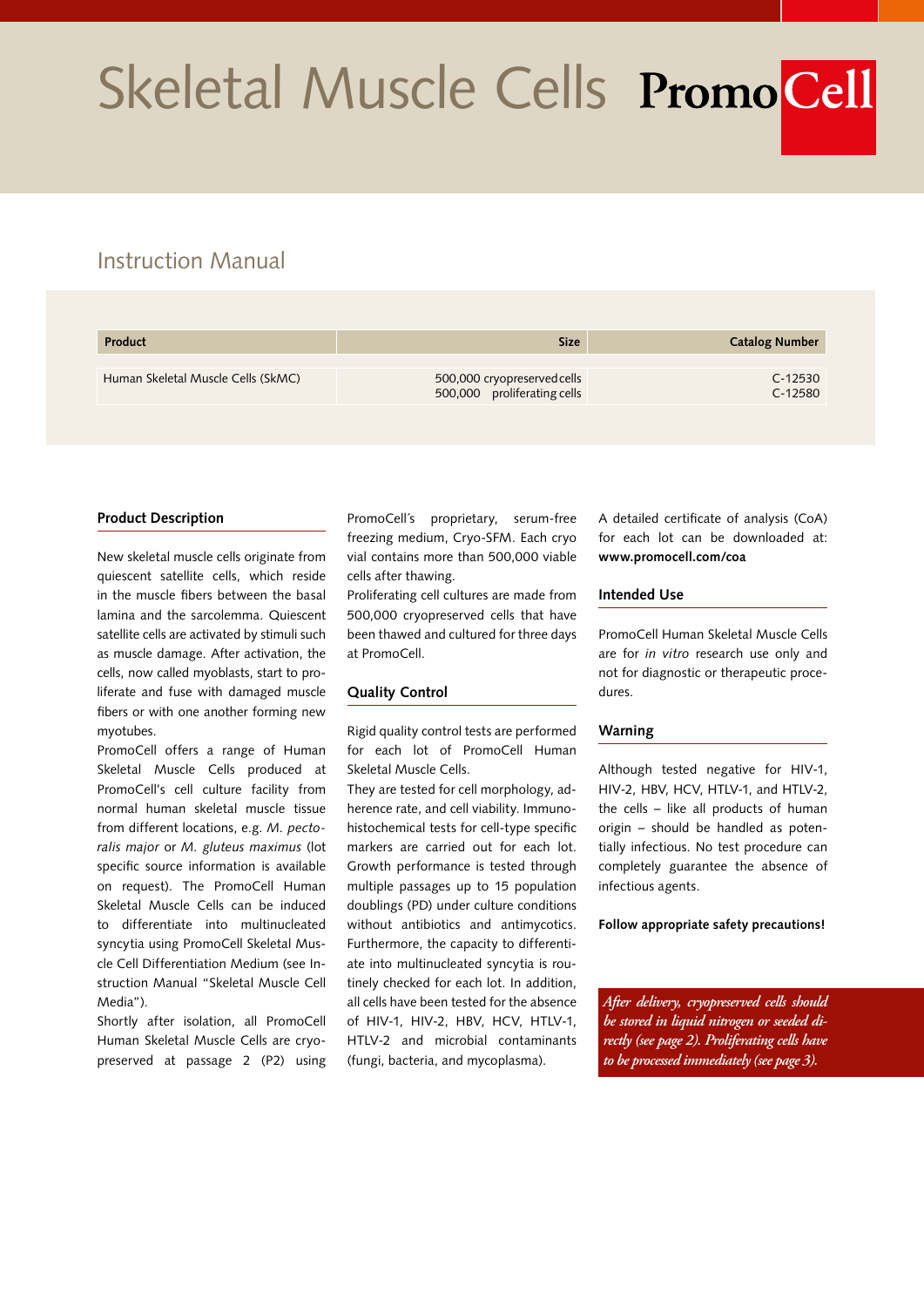## *Use aseptic techniques and a laminar flow bench.*

## **Protocol for Cryopreserved Cells**

**Straight after arrival, store the cryopreserved cells in liquid nitrogen, or seed them immediately. Note:** Storage at -80°C is not sufficient for cell preservation and causes irreversible cell damage.

#### **1. Prepare the medium**

Calculate the needed culture surface area according to the plating density (see page 5) and the lot-specific cell numbers stated on the certificate of analysis. Fill the appropriate volume of PromoCell Growth Medium (at least 9 ml per vial of cells) in cell culture vessels. Place the vessels in an incubator (37 $^{\circ}$ C, 5% CO<sub>2</sub>) for 30 minutes.

## **2. Thaw the cells**

Remove the cryovial from the liquid nitrogen container and immediately place it on dry ice – even for short transportation. Under a laminar flow bench, briefly twist the cap a quarter turn to relieve pressure, then retighten. Immerse the vial into a water bath (37°C) just up to the screw cap for 2 minutes. Ensure that no water enters the thread of the screw cap.

## **3. Disinfect the vial and seed the cells**

Thoroughly rinse the cryovial with 70% ethanol under a laminar flow bench. Then, aspirate the excess ethanol from the thread area of the screw cap. Open the vial and transfer the cells to a cell culture vessel containing the prewarmed medium from step 1.

#### **4. Incubate the cells**

Place the vessel in an incubator (37 $\degree$ C, 5% CO<sub>2</sub>) for cell attachment. Replace the medium after 16 – 24 hours and every two to three days thereafter. The cells should be subcultured, according to the subcultivation protocol (see page 4), once they have reached 70-90% confluency.







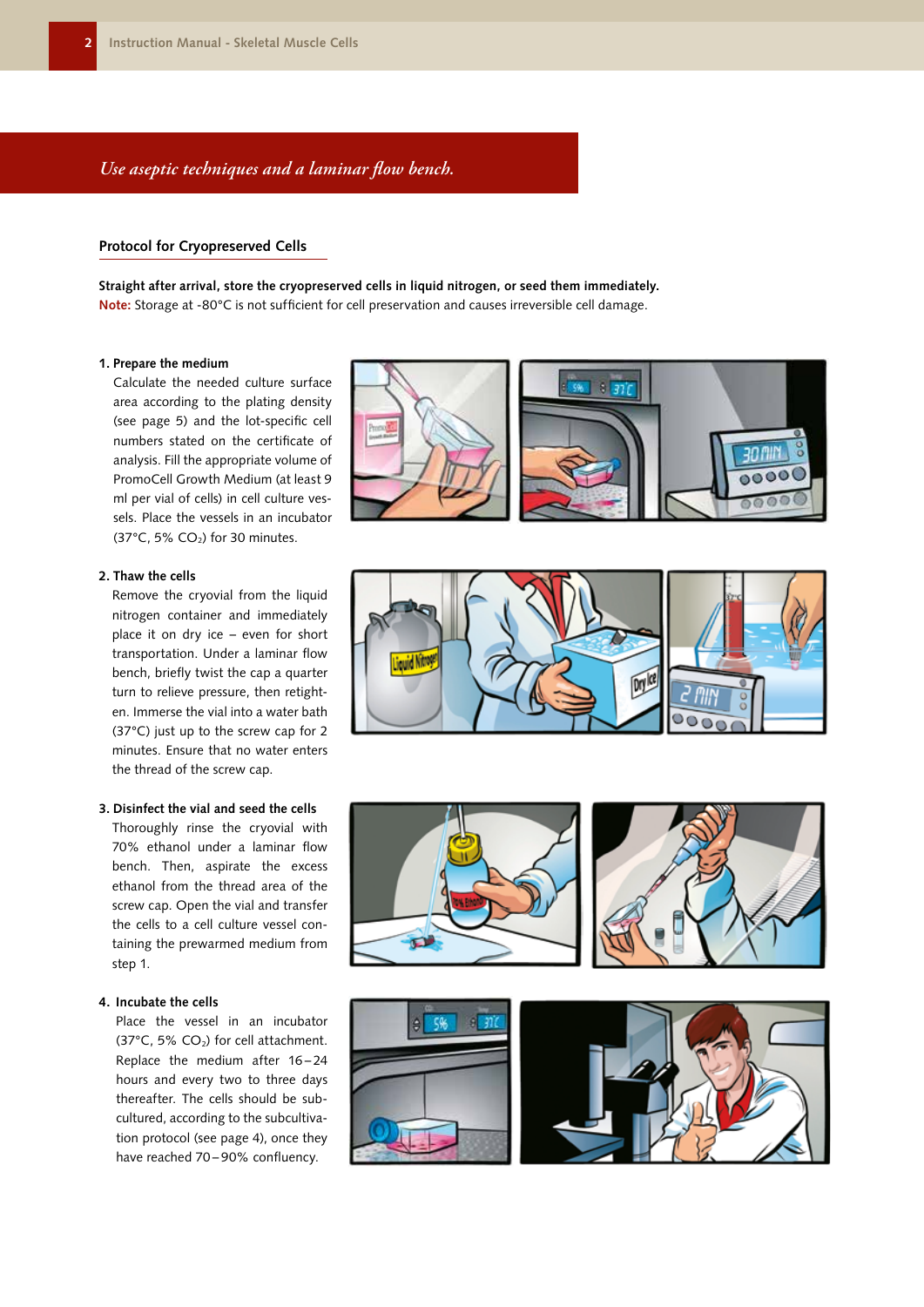*Start immediately after delivery. Use aseptic techniques and a laminar flow bench.*

## **Protocol for Proliferating Cells**

### **1. Incubate the cells**

Unpack the culture vessel, do not open the cap, and immediately place it in an incubator (37°C, 5% CO $_2$ ) for 3 hours to allow the cells to recover from the transportation.



## **2. Replace the transport medium**

Carefully open the vessel, rinse the inner side of the cap with 70% ethanol, and let air dry. Aspirate the transport medium from the vessel. Add 10 ml of the appropriate PromoCell Cell Growth Medium.





## **3. Check and incubate the cells**

Check the cell density. Open the cap half a turn and place the vessel in an incubator (37 $^{\circ}$ C, 5% CO<sub>2</sub>). Change the medium every two to three days. The cells should be subcultured, according to the subcultivation protocol (see page 4), once they have reached > 70% confluency.



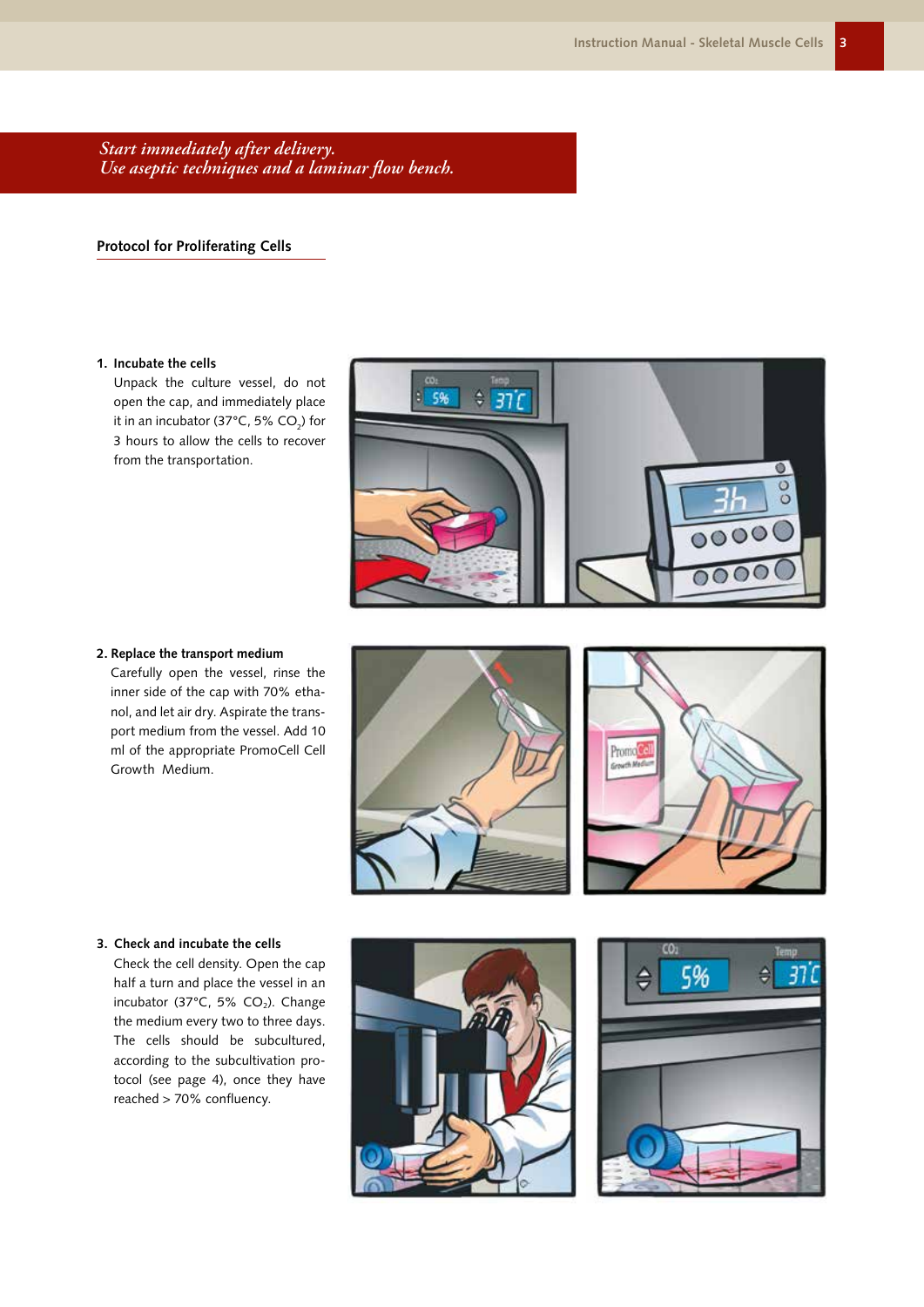## *Use aseptic techniques and a laminar flow bench.*

## **Subcultivation Protocol**

## **1. Prepare the reagents and wash the cells**

Place the PromoCell DetachKit at room temperature for at least 30 minutes to adjust the temperature of the reagents. Carefully aspirate the medium from the culture vessel. Add 100 µl Hepes BSS Solution per cm<sup>2</sup> of vessel surface to wash the cells and agitate the vessel carefully for 15 seconds.





Carefully aspirate the Hepes BSS from the culture vessel. Add 100 µl Trypsin/ EDTA Solution per cm<sup>2</sup> of vessel surface. Note: We recommend detaching the cells at room temperature. Close the vessel and examine the cells under a microscope. When the cells start to detach, gently tap the side of the vessel to loosen the remaining cells.

## **3. Neutralize the trypsin and harvest the cells**

Add 100 µl Trypsin Neutralization Solution per cm<sup>2</sup> of vessel surface and gently agitate. Carefully aspirate the cell suspension and transfer it to a centrifugation tube. Spin down the cells for 3 minutes at 220 x g.

## **4. Incubate the cells**

Discard the supernatant (step 1), add 1 ml of the appropriate PromoCell Cell Growth Medium (step 2), and resuspend the cells by carefully pipetting up and down. Plate the cells according to the recommended seeding density in new cell culture vessels containing prewarmed PromoCell Cell Growth Medium. Place the vessels in an incubator (37°C, 5% CO<sub>2</sub>) and change the media every two to three days.





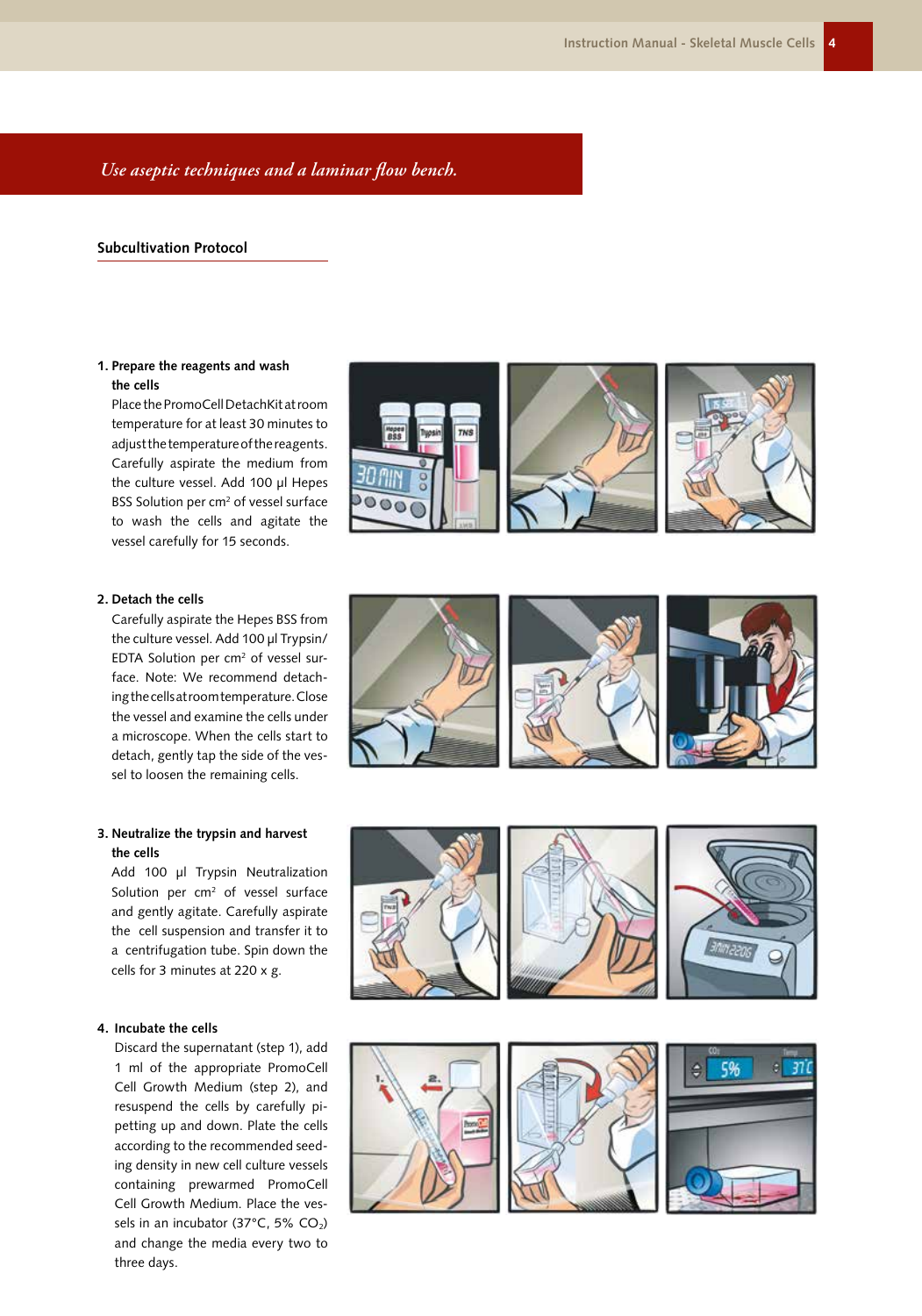## **Specifications**

| <b>Product</b>                        | Recommended<br>Culture Media* | <b>Plating Density</b>                       | Passage after<br><b>Thawing</b> | Marker                                                   | Population<br><b>Doublings</b> |
|---------------------------------------|-------------------------------|----------------------------------------------|---------------------------------|----------------------------------------------------------|--------------------------------|
|                                       |                               |                                              |                                 |                                                          |                                |
| Human Skeletal Muscle Cells<br>(SkMC) | $C - 23060$<br>$C-23061$      | $3,500 - 7,000$<br>cells per cm <sup>2</sup> | P <sub>2</sub>                  | Sarcomeric myosin <sup>+</sup><br>Differentiation tested | >15                            |

## **Related Products**

| <b>Product</b>                                                   | <b>Size</b>                            | <b>Catalog Number</b>                            |
|------------------------------------------------------------------|----------------------------------------|--------------------------------------------------|
|                                                                  |                                        |                                                  |
| Skeletal Muscle Cell Growth Medium<br>(Ready-to-use)             | 500 ml                                 | $C-23060$                                        |
| Skeletal Muscle Cell Growth Medium Kit                           | 500 ml                                 | $C-23160$                                        |
| Skeletal Muscle Cell Basal Medium                                | 500 ml                                 | $C-23260$                                        |
| Skeletal Muscle Cell Basal Medium,<br>phenol red-free            | 500 ml                                 | $C-23265$                                        |
| Skeletal Muscle Cell Growth Medium<br>SupplementMix              | for 500 ml                             | $C-39365$                                        |
| Skeletal Muscle Cell Growth Medium<br>SupplementPack             | for 500 ml                             | $C-39360$                                        |
| Skeletal Muscle Cell Differentiation<br>Medium (Ready-to-use)    | 500 ml                                 | $C-23061$                                        |
| Skeletal Muscle Cell Differentiation<br>Medium SupplementMix     | for 500 ml                             | $C-39366$                                        |
| <b>DetachKit</b>                                                 | 30 ml<br>125 ml<br>250 ml              | $C-41200$<br>$C-41210$<br>$C-41220$              |
| Cryo-SFM                                                         | 30 ml<br>125 ml                        | $C-29910$<br>C-29912                             |
| <b>SkMC Pellet</b>                                               | 1 million cells per pellet             | $C-14060$                                        |
| <b>PromoFectin Cell Transfection Reagent</b>                     | $0.1$ ml<br>$0.5$ ml<br>1 <sub>m</sub> | PK-CT-2000-10<br>PK-CT-2000-50<br>PK-CT-2000-100 |
| Fura-2 AM Fluorescent Calcium Indicator<br>(acetoxymethyl ester) | 1 <sub>mg</sub>                        | PK-CA707-50034                                   |
| Human Insulin, primary human cell culture<br>tested              | 50 mg                                  | $C-52310$                                        |
| Insulin ELISA Kit, human                                         | 96 tests                               | PK-EL-60212                                      |